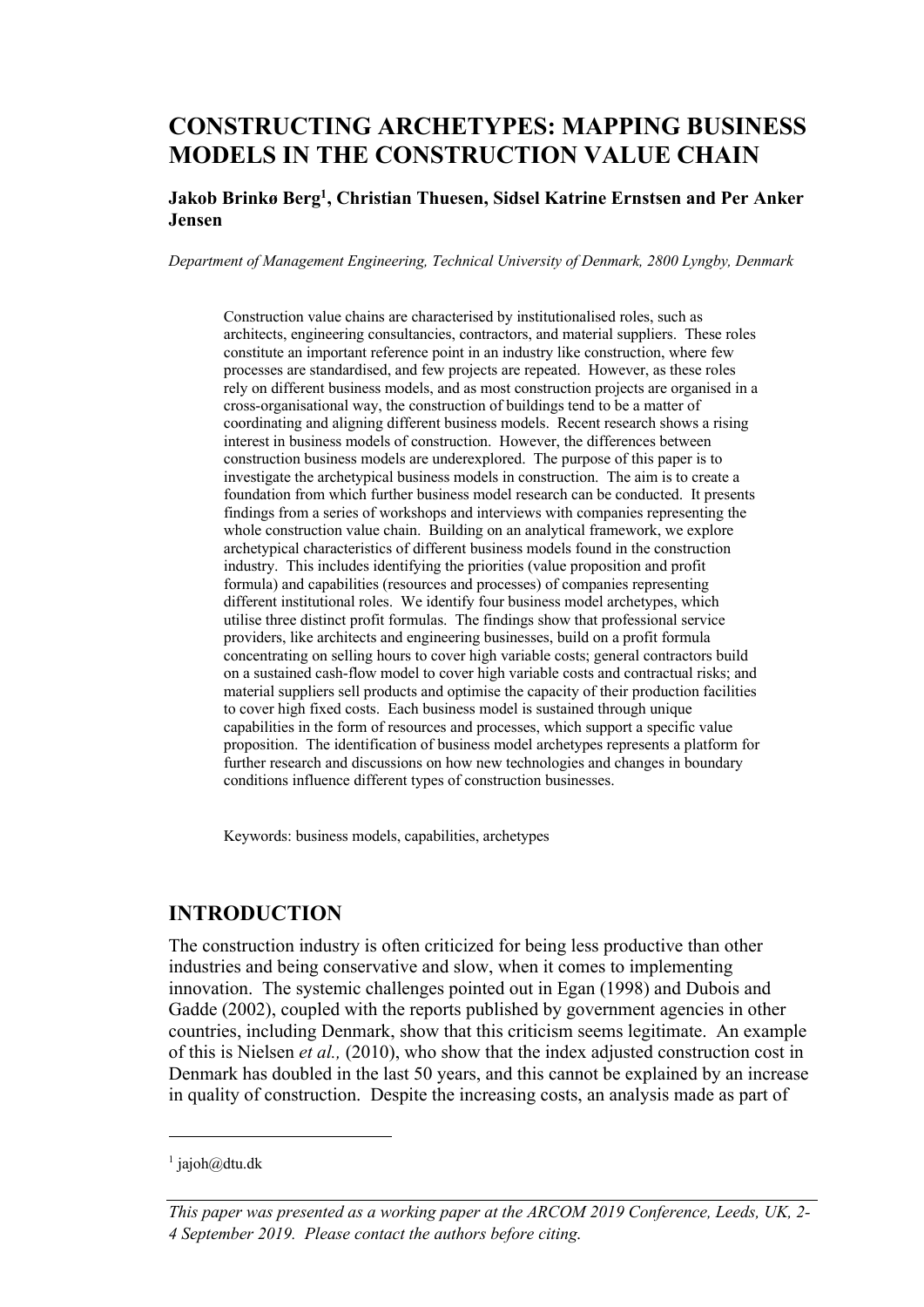this project (see Methodology) based on financial data from Danish trade publication (Asmussen, 2018) about companies in the construction industry show that companies' ability to make a profit is very different through the value chain. While large Danish main contractors in 2017 had EBIT margins (Earnings Before Interest and Taxes divided by turnover) of 8.5% to -7.3%, in the same period several large developer companies were reporting EBIT margins in the +20% range. The analysis showed that the companies in both ends of the value chain have a reasonably healthy business with a steady income, whereas companies in the centre of the value chain, i.e. contractors and professional service companies, are struggling to create a decent profit.

According to Ballard (2012), the challenges of the construction industry stem from the fact that construction production differs noticeably from repetitive manufacturing, mainly because of the nature of the product and the role of the customer. The product of a construction process is arguably unique and as such, measures and techniques from repetitive manufacturing does not apply. In the construction project, the customer has a special place as the product is made to a specific customer and not a customer type.

The construction industry hosts the typical examples of project-based organisations (Chinowsky, 2011), working in dynamic environments and short-term collaboration patterns. Eriksson (2013) argues that due to the project-based nature of the industry, project teams tend to focus on short-term results and move on to the next project without the opportunity for reflection, thus resulting in discontinuities in the knowledge flows and learning. After construction projects are terminated project teams are usually dissolved (Bower, 2003) and therefore the transfer of the valuable experience gained during the project execution is limited.

The construction value chain is organized around institutionalised roles, such as architects, engineering consultancies, contractors, and material suppliers. These roles constitute an important reference point in an industry like construction, where few processes are standardised and few projects are repeated (Thomasson, 2004). However, as these roles rely on different business models, and as most construction projects are organised in a cross-organisational way, the construction of buildings becomes a matter of coordinating and aligning different business models.

Research on aligning business models in construction has been ongoing for the last couple of decades, with searches for integrated models that span the entire construction value chain (Brady el al, 2005). This vertical approach has a counter point in models, where a supply chain is looked at as a business network, and where alignment happens, not in a common business model, but by aligning the individual business models towards a common goal (Bakhtiyari, 2016). Regardless of viewpoint on integrated or business network model, it is necessary to have an understanding of the current prevailing business models found in construction, if we wish to advance.

The purpose of the paper is to identify distinct archetypical business models in the construction value chain. This will form the basis for improved understanding of incentive structures and collaboration patterns in construction.

Conceptualizing structures and patterns of the business models of construction will enable a better understanding of how different institutionalised roles act and interact and open an agenda for improving their relationships (e.g. through strategic partnerships or in other ways). This could lead to improved productivity and innovativeness of the construction industry as a whole.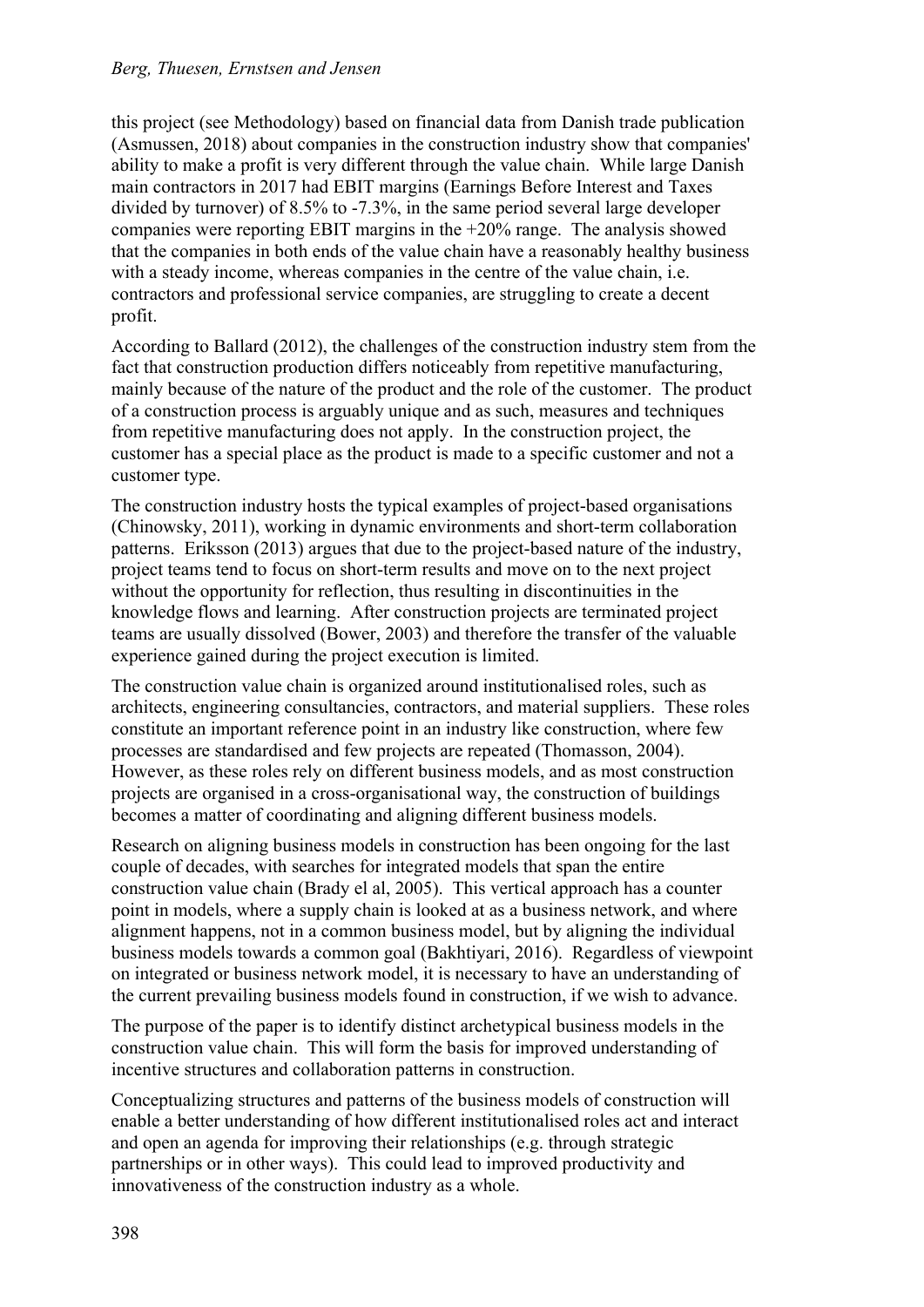While not specifically addressing the combination of business models, this paper aims to contribute with an understanding of the archetypical business models of construction. We start by reviewing literature on business models in construction and present a theoretical frame for understanding different types of business models. Hereafter, we present the applied methodology, the findings, the discussion and conclusion.

### **Business Models in Construction**

The use of business models and the development of business models in construction has been a field of research with a very broad scope. From research, which shows that participants in the construction industry have little to no understanding or ability to use business models (Pekuri *et al.,* 2013 and Abuzeinab *et al.,* 2014), to the barriers of implementing green business models (Mokhlesian *et al.,* 2012 and Abuzeinab *et al.,*  2017). Thus, the focus areas are many and varied.

Recent research shows a rising interest in business models related to construction (e.g. Wikström *et al.,* 2010, Kujala *et al.,* 2010 and Bos-de Vos et al, 2016). While Bos-de Vos has an explicit focus on business model of architectural companies, Wikström and Kujala review business models with a focus on project organizing and identify various types of project-based business models.

Kujala *et al.,* (2010) propose five types of business models used by project-based firms; Basic installed base services, customer support services, operations and maintenance outsourcing, delivery of life-cycle solutions and development of lifecycle solutions. They further observe that:"…there is a solution-specific nature - or solution specificity - to business models. A solution includes a project component and an after-delivery service component, and the related offering is comprised of these two components as separate parts (project-led solution) or as an integrated whole (lifecycle-led solution)."

Wikström *et al.,* (2010) developed a categorization of business models for the understanding of the specific and unique characteristics of project business, namely business models for single projects, project networks and business networks. They further identified two questions for future research and practice: 1. "Who takes care of the overall elaboration and development of business models in project business?" and 2. "Who is able to reap the benefits from value creation from increasingly intertwined and inter-organizational business models?"

Consequently, further research is needed on the combination of business models by integration and collaboration, on how business models evolve over time and on how value creation emerges from dynamics and evolution of business models in the value network.

## **THEORETICAL FRAMING**

Business models are a potential source for companies to obtain a competitive advantage. New, effective business models can result in superior value creation and replace the old ways of doing things (Zott *et al.,* 2011). Much research has been done on business models and business model components (e.g. Magretta, 2002; Johnson *et al.,* 2008; Osterwalder and Pigneur, 2010; Zott *et al.,* 2011) and numerous definitions exist. The two models, which formed the bases of the data collection in this paper is the business model canvas from Osterwalder and Pigneur (2010) and the model created by Johnson *et al.,* (2008) and reworked by Christensen *et al.,* (2016).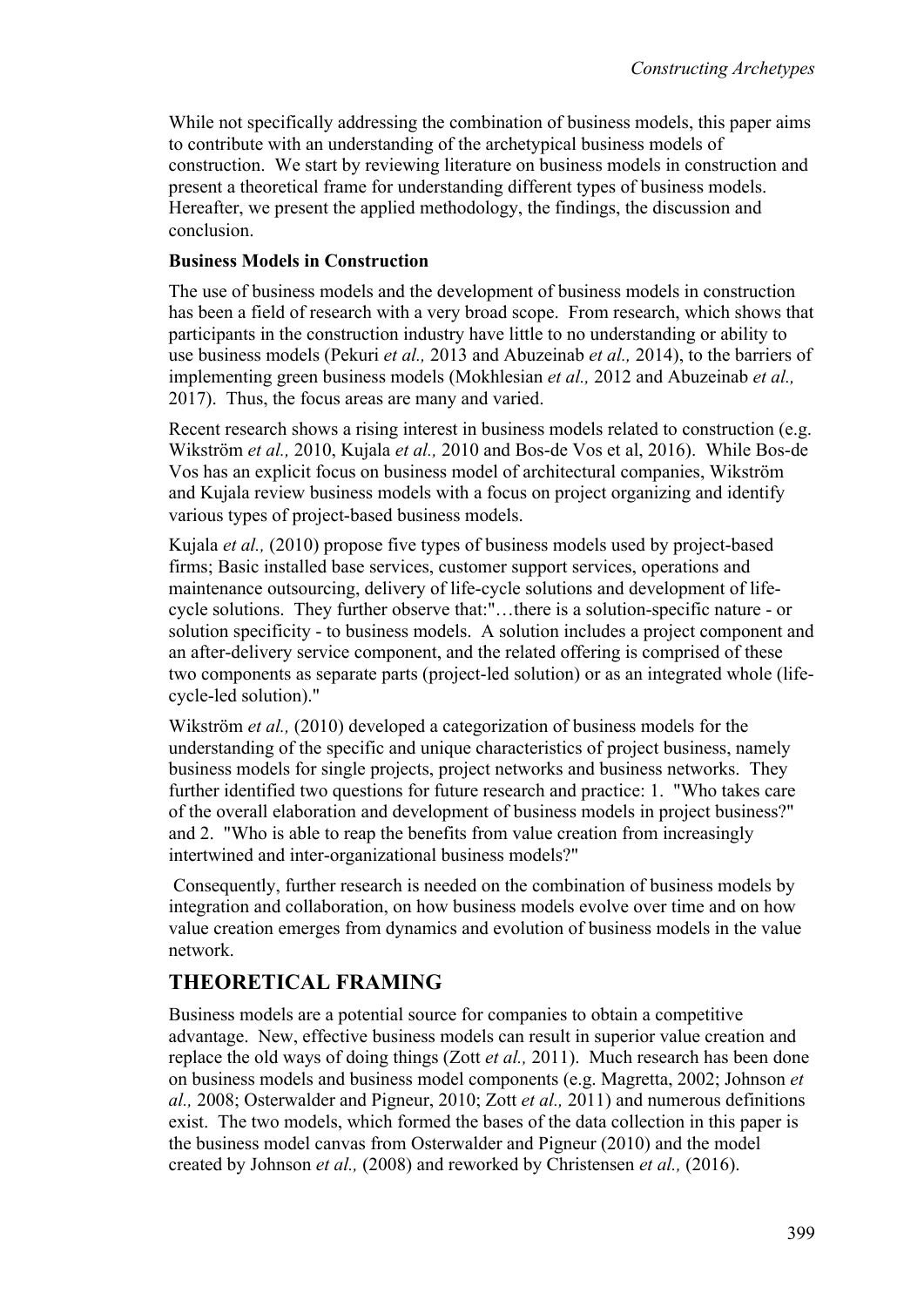Christensen *et al.,* (2016) adopted and refined Johnson et al.'s (2008) framework to contain the four elements: Value proposition, resources, profit formula and processes. They further identified the importance of interdependencies describing the integration required between individual elements of the business model. They suggest an internal logic of the business model, where components of the model are congruent with other components. Congruency in this context means that elements have to support each other. As an example; the value proposition has to be supported by the available resources. If this is not the case, either more or different resources should be acquired, or the value proposition should change. Figure 1 shows the four elements are grouped into priorities and capabilities.

In this paper, we adopt an understanding of business model in line with Christensen *et al.,* (2016), who states that business models by their very nature are designed not to change, and they become less flexible and more resistant to change as they develop over time.



*Figure 1: Analytical framework adapted from Christensen et al., (2016)*

# **METHODOLOGY**

The paper presents the findings from a series of workshops and interviews with companies representing the construction value chain. This research was conducted as part of an innovation partnership, REBUS, which consists of Danish research institutions, building clients and construction companies representing the entire value chain. The research work presented in part in this paper, has two major themes; Strategic collaboration and business models

We organised three workshops in 2018 to explore the participants' perspectives on business models in construction. In the first workshop representatives from all companies were asked to present their value proposition using the business model canvas methodology (Osterwalder and Pigneur 2010). The second workshop sought to inspire the participant by reflecting on how disruptive technologies could challenge existing business models of construction, and the third workshop focused on mapping typical business models based on the participants' experiences from working in the industry. Originally, we planned to use Osterwalder and Pigneur's business model canvas as the main framework throughout the research process. However, the first workshop showed that this framework was too comprehensive to explain and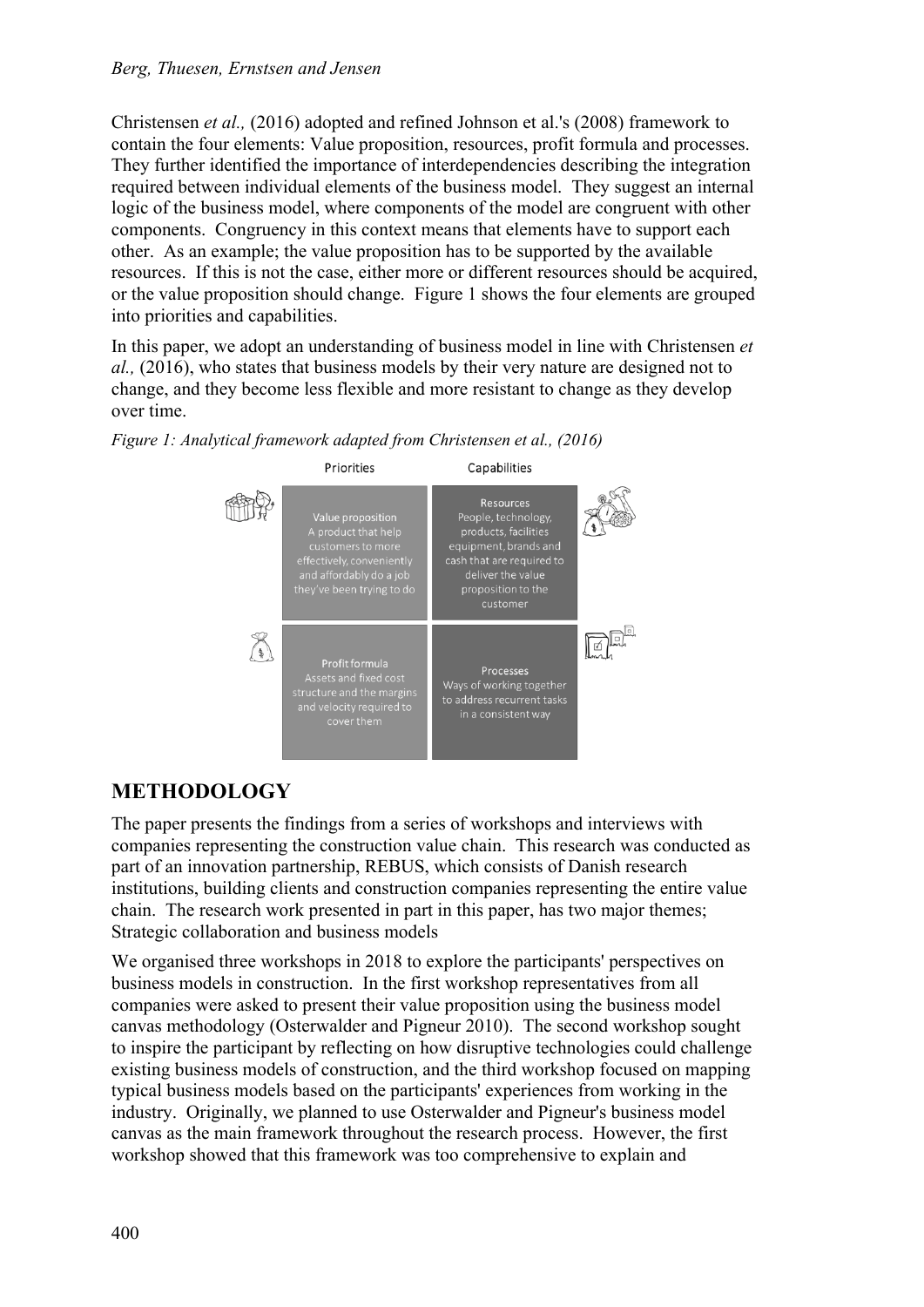understand to the participants. Subsequently, we decided to use Christensen et al.'s framework (Figure 1) for workshop 3.

Building on this framework, we explored archetypical characteristics of different business models found in the construction industry. This included identifying priorities (value proposition and profit formula) and capabilities (resources and processes) of construction companies representing different institutional roles.

The workshops included participants representing clients, architects, engineers, contractors and material suppliers. The third workshop represents the primary empirical material for this paper and had three high level representatives; a construction materials manufacturer, a large contractor and an experienced building client. The workshop had a duration of two hours and the findings were supplemented by follow-up interviews with a professional service provider, a large consultant company, and literature studies. In the third workshop, the participants were asked to brainstorm on the capabilities (resources and processes) and priorities (value proposition and profit formula) of each of the institutional roles of construction (i.e. architect, engineer, contractor and supplier). Subsequently, the participants presented the findings from this brainstorm to each other. To emphasise that the participants had divergent understandings of each role, we asked the participants to listen to other participants' view on their own role, before presenting their own view.

The last workshop was audio recorded and Post-it notes was transcribed to document the findings. After the workshop, the Post-it notes were subsequently organized and analysed to identify contours of the archetypical business models.

## **FINDINGS**

Through the workshop, interviews and analysis, we identified four business model archetypes, which utilise three distinct profit formulas illustrated in Table 1. Each business model is sustained through unique capabilities in the form of resources and processes, which support a specific value proposition.

## **The Architects and Engineers**

The preliminary findings show that professional service providers, like architects and engineering businesses, build on a profit formula concentrating on selling hours to cover high variable costs. It is important to note that the way to classify costs can depend on the boundary conditions that a company has in a given market. Since professional service providers are knowledge firms, the fixed cost (e.g. office space leases, insurance and office equipment) is negligible when compared to the variable cost of wages to highly skilled specialists.

Both architect and engineering businesses have a strong focus on advising the clients as a central part of their value proposition by using e.g. references to previous projects. However, their underlying capabilities differ, and while a typical architect's competences concentrate on integrating aesthetics and functionality, a typical engineer focus on quality assurance and in-depth technical studies. Architects and engineers share a strong emphasis on digital tools and the ability to win competitions. They primarily differ with regards to competencies and, to some extent, the scale of projects. Participation in competitions and bidding processes represent a significant upfront cost, which every competing company must recuperate through overhead on other projects. Consequently, many professional service providers prefer making framework agreements with building clients to avoid the extra cost and risk of competitions. This requires competences in managing long-term relationships with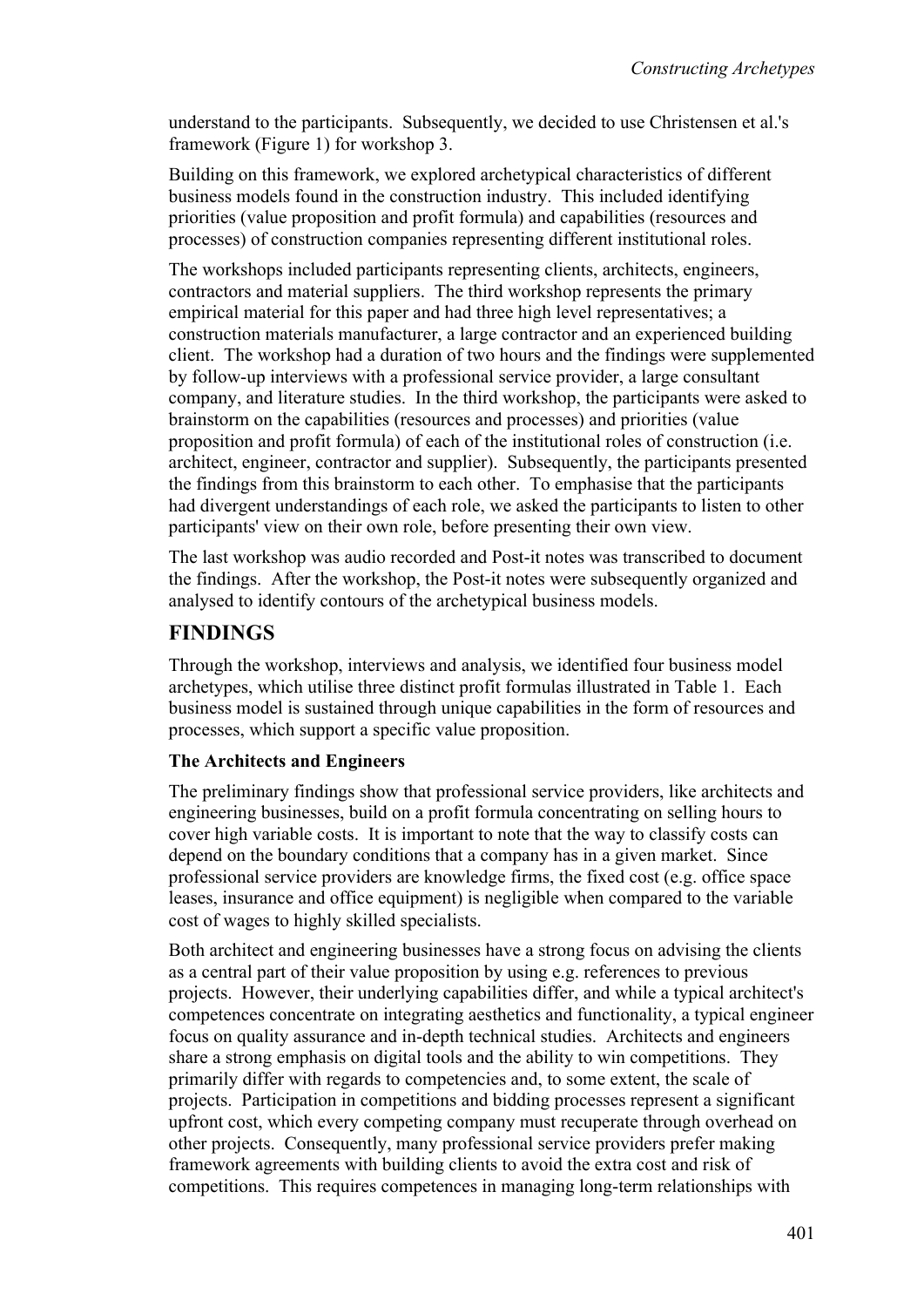building clients and creating the trust necessary for the building client to be willing to commit to such an agreement.

*Table 1 Overview of archetypical business models in construction*

| Supplier         | · Products with few flaws and<br>· Materials are delivered on<br>Sustainability & Comfort<br>complaints<br>time                              | Sales of products and systems                                                 | · Manufacturing expertise<br>customers / contractors<br>· Good relationship with<br>· Production facilities                                                                  | • Develop new products / new<br>the short and long term (10,<br>· Understand the market on<br>· Optimize production<br>• Advertise products<br>20, 30 years)<br>markets                                                         |
|------------------|----------------------------------------------------------------------------------------------------------------------------------------------|-------------------------------------------------------------------------------|------------------------------------------------------------------------------------------------------------------------------------------------------------------------------|---------------------------------------------------------------------------------------------------------------------------------------------------------------------------------------------------------------------------------|
| Contractor       | Convert project material to<br>economical possible in the<br>buildings -> buildability<br>Give the client what is<br>project                 | Ensure constant cash flow to<br>cover variable costs and<br>contractual risks | Construction skills specially<br>· Purchasing Competencies<br>· Project and construction<br>Special equipment<br>trained employees<br>management                             | · Read the market (expenses,<br>. Manage purchasing and<br>Adhere to schedule and<br>· Calculate expenses<br>capacity, etc.)<br>flexibility<br>logistics                                                                        |
| Engineer         | • Trustworthy solutions<br>· Ensure the building's<br>· Prestige (reputation)<br>· Innovative solutions<br>. Advise the client<br>durability | Selling hours to cover high<br>variable costs                                 | • Commercial relations and<br>· Project management and<br>· Strong professional skills<br>especially on technology<br>· Strong digital tools<br>project alliances<br>control | • Keep the balance between<br>Secure realizable solutions<br>· Quality assurance / review<br>. In-depth technical studies<br>(buildability, architecture,<br>• Make "good enough"<br>unique and standard<br>solutions<br>price) |
| <b>Architect</b> | • High architectural quality<br>· Prestige (reputation)<br>. Listen to the users<br>. Advise the client<br>· Development<br>.4rt             | Selling hours to cover high<br>variable costs                                 | · Communication resources<br>Project management and<br>Creative and competent<br>· Commercial relations<br>• Strong digital tools<br>employees<br>control                    | needs into<br>Continuous development<br>· Integrate aesthetics and<br>· Set the right teams<br>. Win competitions<br>• Create a basis for<br>Convertideas /<br>construction,<br>function<br>design                              |
|                  | proposition<br>Value                                                                                                                         | formula <sub>/</sub><br>Profit                                                | Resources                                                                                                                                                                    | Processes                                                                                                                                                                                                                       |

## **The Contractor**

The profit formula of general contractors builds on a sustained cash-flow model to cover high variable costs and contractual risks. Sustained cash flow is needed to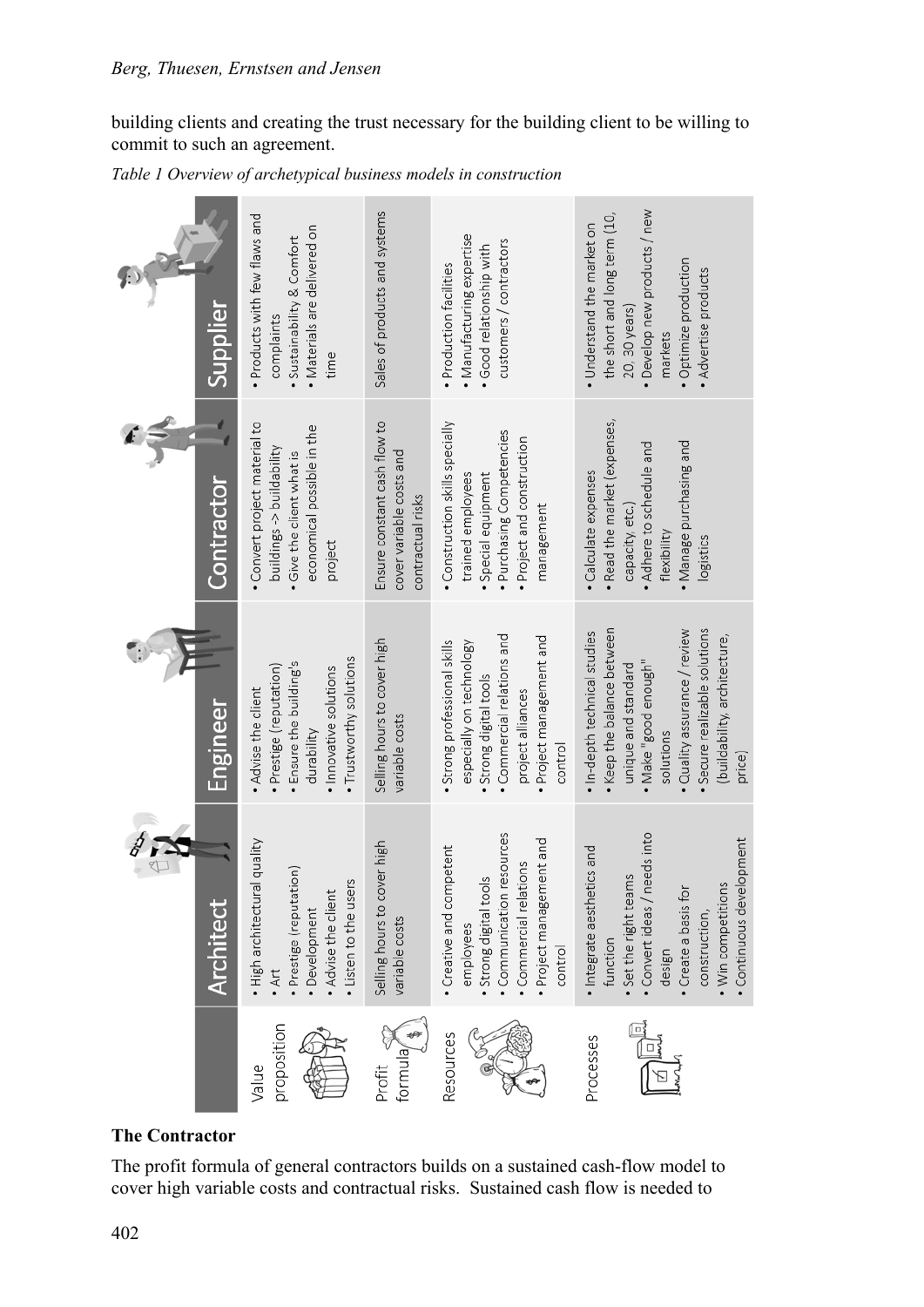cover the often-long span of time between an expense being paid by the contractor and the building client reimbursing the contractor. The high variable cost of contractors comes both from wages to employees (in-house production) but also from, building materials and sub-contractors. The sustained cash flow is achieved by carefully following the market and shaping projects in a way that fits the capabilities and capacity of the company. Depending on the contractor, some of the turnover is secured through tendering processes - but in all cases the ability to document the capabilities and capacities is important e.g. through references.

The key value proposition of the contractor is to convert project drawings and other specifications to physical buildings, delivering the project within the economical boundaries of the project. This require contractors to be capable of ensuring buildability of design, calculating for realistic estimates on costs and time, managing purchase and sub-contractors, assessing and handling risk through the project life cycle, monitoring and controlling project progress and handling the various stakeholders in and around the project. The capabilities of the contractor first and foremost consist of human resources and include technical construction skills and project management competences.

### **The Supplier**

The profit formula of material suppliers is based on selling products and systems. Typically, they strive to optimise the capacity of their production facilities to cover high fixed costs. Compared to the institutional roles, the suppliers usually have large fixed costs based on investments in production facilities. This makes them less agile in terms of scaling the organisation to the market and thus they work with longer time horizons - up to 30 years. The value proposition of the supplier centres around providing products on time with a minimum of flaws. Consequently, material suppliers have capabilities within supply chain logistics and strive to avoid legal responsibilities for erroneous handling of their products during the construction process.

The suppliers focus intensively on developing good relationships to their customers, which typically include large contractors and wholesalers. Although architects are not direct customers, material suppliers tend to prioritise showcasing products to architects to influence purchasing decisions derived from the early design phases. Thus, architectural offices often include a substantial amount of demo products to increase visibility of suppliers' products. To stay competitive, suppliers focus on utilizing their production capacity. This includes sustaining and developing capabilities within automation, lean production and digitalization. In addition, suppliers emphasise the importance of new product development to respond to changing user requirements. However, given the high cost of production facilities, the innovation and variance of products tend to be constrained by the capabilities of the production system. Furthermore, many suppliers struggle to remove products from the market although new products are launched, resulting in a high degree of product variance and high complexity costs.

## **DISCUSSION**

The identification of four archetypical business models raises several questions. One is on the modularity of business model in construction: To what extend does the business models fit one another or are they in conflict? And under what circumstances? Combining the architect's aspiration for unlimited flexibility with the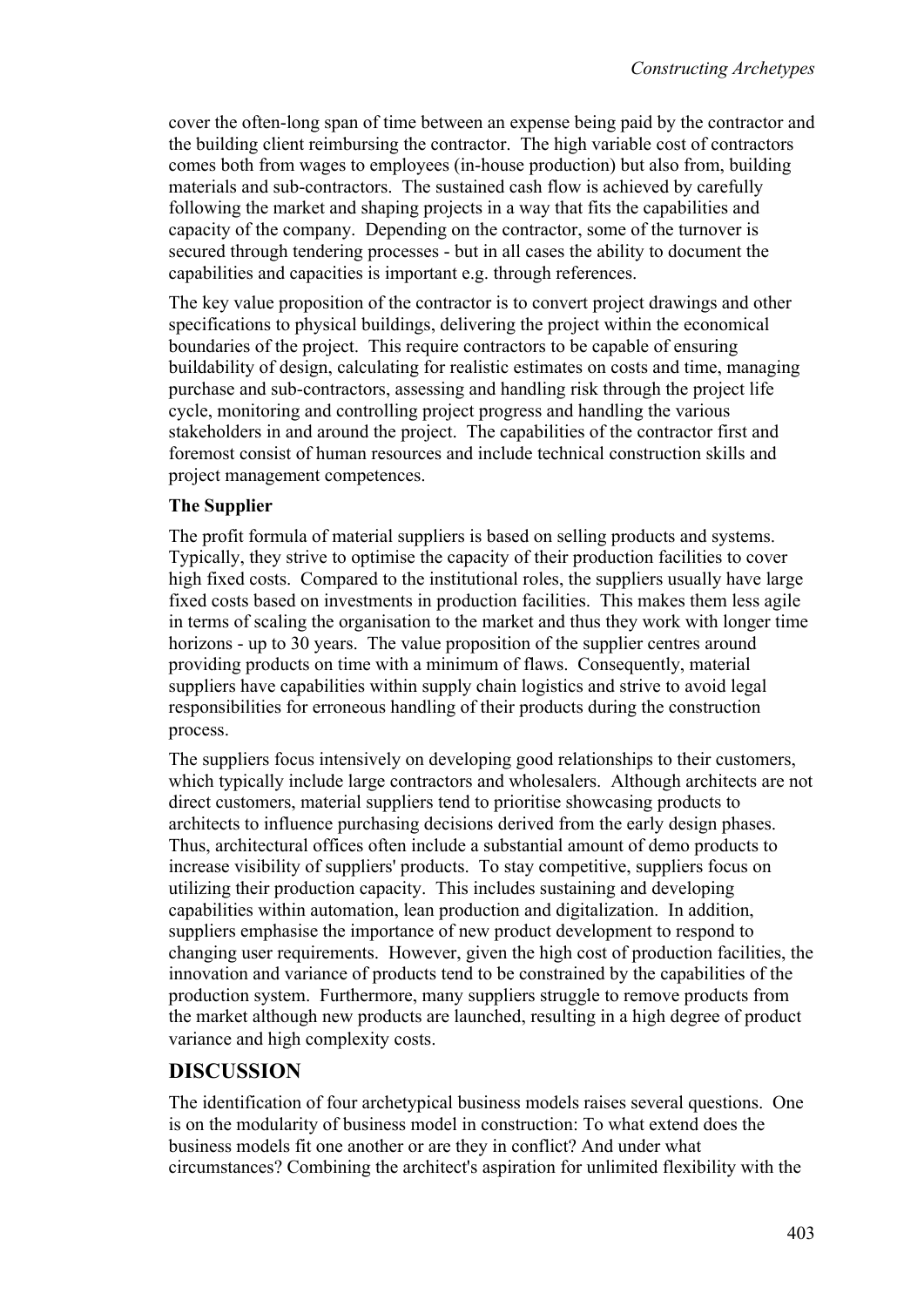supplier's high degree of product complexity can result in a toxic environment for contractors in charge of realizing the project within budget.

This further raises a question on how business models can be combined across businesses. Both Zott and Amit (2008) and Wikström *et al.,* (2010) support the observation that business models are not constrained to firm level, but they can also exist between companies. Here it is interesting to follow the development of strategic partnerships, where construction companies collaborate with a certain client or segment on a portfolio of projects over a longer period of time. When these long-term partnerships are established, conflicting business models can create friction. To execute construction projects successfully, strategic partnerships therefor need to identify their conflicting interests and address these.

This paper does not describe the archetypical business model of construction clients. This is a limitation, which will be addressed in our further research that focus on strategic partnerships. The construction client can by the way they formulate tendering conditions promote specific forms of strategic partnerships, which requires new integrated business models, where companies from different parts of the value chain have to engage in long-term collaboration on a project portfolio (Jensen *et al.,*  2017).

Another topic concerns the gradual development of business models. Christensen *et al.,* (2016) suggest that business models remain stable over time, but also that they can be developed through gradual experimentation. The similarity (and compatibility) between the business models of architects and engineering businesses may be one of the reasons, why we are currently witnessing blurring boundaries between engineering and architecture. In Denmark, architects are increasingly hiring engineers to support their design, while engineering companies are buying architectural businesses to improve their service to the clients. In addition, suppliers and contractors also experiment with new business models in Denmark. Contractors strive to become consulting contractors through early involvement in construction projects, and suppliers increase investment in complex system products that require design competencies.

Business models frame how construction companies collaborate, and how trends and digital technologies are implemented in construction practices. By challenging their current business models, construction companies may gain a competitive advantage in a dynamic market, where sustainability and digitalisation are important drivers of change. The identification of business model archetypes thus represents a platform for further research and discussions on how new technologies and changes in boundary conditions influence construction businesses.

# **CONCLUSION**

The construction industry continues to struggle with productivity, profitability and quality. Business models will not directly solve these challenges caused by a multitude of factors, but business models can be a tool to understand and develop the construction industry.

To help in the development of new and innovative business models, this paper has supplied a fundamental ingredient; identified current archetypes of business models in construction. We have identified four business models with three distinct profit formulas. The business model for the architect and engineering firm share a profit formula, "selling hours", but they have distinct features, which sets them apart when it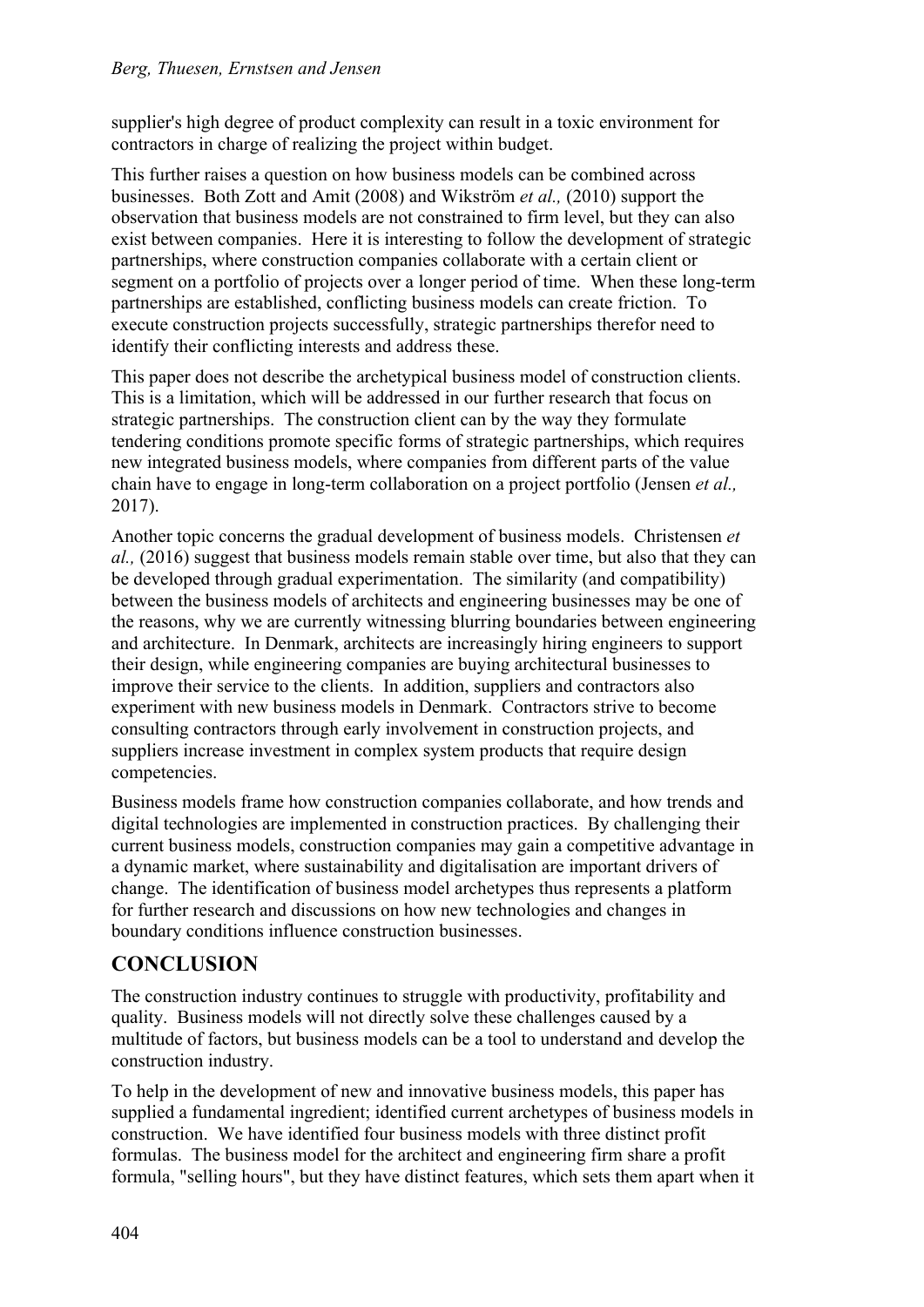comes to the other three dimensions in the business model; Value proposition, resources and processes. Suppliers and contractors have their own distinct profit formula; "sales" and "constant cash flow", respectively.

Further research can use these four archetypes as a starting point, e.g. in the alignment of business models in a business network context or a strategic partnership. Knowing the current starting point is paramount in our understanding and development of the construction industry.

#### **REFERENCES**

- Abuzeinab, A, Arif, M and Qadri, M A (2017) Barriers to MNEs green business models in the UK construction sector: An ISM analysis, *Journal of Cleaner Production*, 160, 27-37.
- Abuzeinab, A, Arif M and Thompson W (2014) Green business models in the UK construction sector: Empirical study, *In*: *Proceedings of the 2014 Industrial and Systems Engineering Research Conference*.
- Asmussen M *et al.,* (2018) *Byggeriets Top 100 Copenhagen*, Nordiske Medier A/S, 128.
- Bakhtiyari, A, Barros, A and Russell, N (2016) Business models design in business networks, *In*: *24th European Conference Information Systems (ECIS)*, June 12 - June 15, Istanbul, Turkey.
- Ballard, G (2012) Should project budgets be based on worth or cost, *In*: *20th Annual Conference of the International Group for Lean Construction*, San Diego, 761-770.
- Bos-de Vos, M, Wamelink, J and Volker L (2016) Tradeoffs in the value capture of architectural firms: The significance of professional value, *Construction Management and Economics*, 34(**1**), 21-34.
- Bower, D (Ed.) (2003) *Management of Procurement*. London, UK: Thomas Telford.
- Brady T, Davies, A and Gann, D (2005) Can integrated solutions business models work in construction? *Build Research and Information*, 33(**6**), 571-579.
- Chinowsky, P (2011) Engineering project organization: Defining a line of inquiry and a path forward, *The Engineering Project Organization Journal*, 1(**1**), 3-10.
- Christensen, C M, Bartman, T and Van Bever, D (2016) The hard truth about business model innovation, *Mit Sloan Management Review*, 58(**1**), 31.
- Dubois, A and Gadde L E (2002), The construction industry as a loosely coupled system: Implications for productivity and innovation, *Construction Management and Economics,* 20(**7**), 621-631.
- Egan, J (1998) *Rethinking Construction: Report of the Construction Task Force on the Scope for Improving the Quality and Efficiency of UK Construction*. London: Department of the Environment, Transport and the Regions.
- Eriksson, P E (2013) Exploration and exploitation in project-based organizations: Development and diffusion of knowledge at different organizational levels in construction companies, *International Journal of Project Management*, 31(**3**), 333- 341.
- Jensen, P A, Berg, J B and Thuesen, C (2017), Prerequisites for successful strategic partnerships for sustainable building renovation, *In*: *9th Nordic Conference on Construction Economics and Organisation*, Gothenburg, Sweden.
- Johnson, M W, Christensen, C C and Kagermann, H (2008) Reinventing your business model, *Harvard Business Review*, 86(**12**) 50-59.